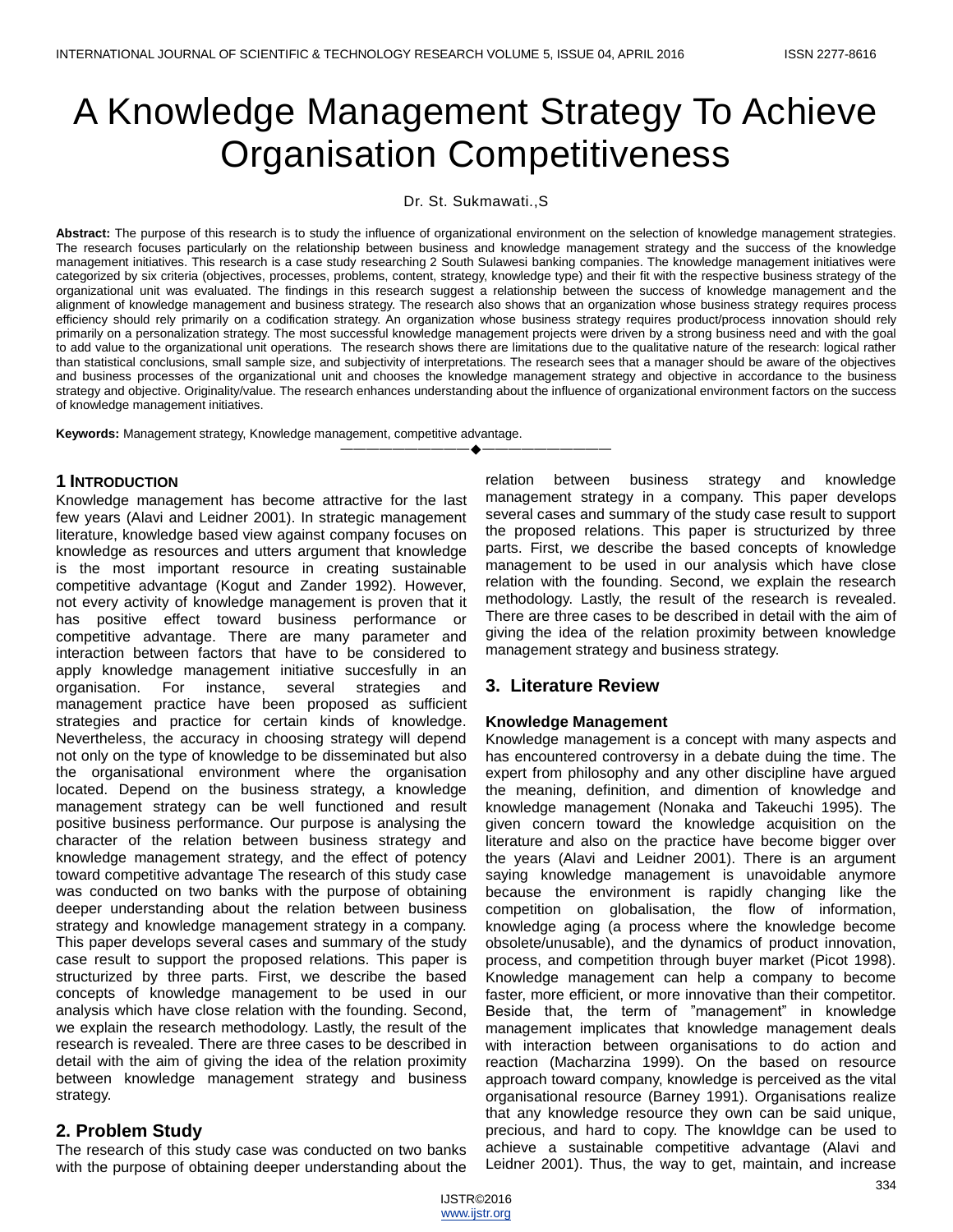the knowledge resource can enhance the success level of an organisation. Then, we use the definition below: Knowledge management is all activites using knowledge to achieve the organisation goal to prepare the organisation in overcoming the challenge from the environment and maintain the competitiveness in the market.

## **Knowledge**

Knowledge is the complex concept that attract the attention of the expert from philosophy and any other discipline also the practioners. There are already several of developed knowledge typology (Alavi and Leidner 2001). So far, the one and only consensus that has been obtained is the argument that a knowledge is more than just a data and information. Data can be perceived as a basis to create information and knowledge (Wilke 1998). "Data is a compilation of discreetly objective fact (discreet: could be elaborated into separated unit) about an event" (Davenpot and Prusak 1998). Data is represented with letter, number, and can be produced, codified, and distributed without referring to certain context or certain people (Rehaeuser and Krcmar 1996). Different with data, information always refer to a context (Reauser and Krcmar 1996). Information could be seen as message or news created by interpreting the data. This information could be understood by the receiver and also has a meaning to that receiver (Augustin 1990; Nonaka and Takeuchi 1995). Knowledge is formed by an information processing that is received/perceived, and constextualisation that has been done by the people. The argumentation above shows that knowledge is only available on the context of certain people and also their belief and experience (Nonaka and Takeuchi 1995). "Knowledge is a fluid mix ( mixture of various things with contionously changing composition) from framed experience (exoerience happens on context), value, contextual information, added by the expert comprehension that gives a framework to evaluate and put the experience and new information" (Davenport and Prusak 1998). So, a knowledge can also be defined as someone's ability to evaluate the information and act efficiently (Sveiby 1998). Knowledge can give a value added if only that knowledge is resulting an acion and decision (O'Dell and Grayson 1998).

## **Knowledge**

Knowledge is the complex concept that attract the attention of the expert from philosophy and any other discipline also the practioners. There are already several of developed knowledge typology (Alavi and Leidner 2001). So far, the one and only consensus that has been obtained is the argument that a knowledge is more than just a data and information. Data can be perceived as a basis to create information and knowledge (Wilke 1998). "Data is a compilation of discreetly objective fact (discreet: could be elaborated into separated unit) about an event" (Davenpot and Prusak 1998). Data is represented with letter, number, and can be produced, codified, and distributed without referring to certain context or certain people (Rehaeuser and Krcmar 1996). Different with data, information always refer to a context (Reauser and Krcmar 1996). Information could be seen as message or news created by interpreting the data. This information could be understood by the receiver and also has a meaning to that receiver (Augustin 1990; Nonaka and Takeuchi 1995). Knowledge is formed by an information processing that is received/perceived, and constextualisation that has been done

by the people. The argumentation above shows that knowledge is only available on the context of certain people and also their belief and experience (Nonaka and Takeuchi 1995). "Knowledge is a fluid mix ( mixture of various things with contionously changing composition) from framed experience (experience happens on context), value, contextual information, added by the expert comprehension that gives a framework to evaluate and put the experience and new information" (Davenport and Prusak 1998). So, a knowledge can also be defined as someone's ability to evaluate the information and act efficiently (Sveiby 1998). Knowledge can give a value added if only that knowledge is resulting an acion and decision (O'Dell and Grayson 1998).

## **Tacit Knowledge and Explicit Knowledge**

Knowledge can be divided into two kinds, tacit knowledge and expicit knowledge (Polany, 1966). Tacit knowledge is a personal and specific knowledge owned by a person in a certain context that is hard to be formalised and communicated (Nonaka and Takeuchi 1995). Because of that, we can not do a sorting, saving, and distributing toward all knowledge in a person (Davenport and Donald 1999; Polanyi 1966). On the contrary, explicit knowledge is a knowledge that can be codified, collected, saved, and disseminated. Explicit knowledge is not attached to a certain person and has similar characteristic with data. The word "Explicit" and "Tacit" could mislead us because it implies that those two kind of knowledge are opposite and exclusive for each other. However, actually explicit knowledge is grounded on the tacit knowledge and created by doing externalisation (visualisation. Articulation, and codification) toward tacit knowledge (Nonaka and Takeuchi 1995). Explicit knowledge is a part of tacit knowledge that could be expressed verbally and not represent all the knowledge within a person (Nonaka and Takeuchi 1995).

# **Knowledge Management Strategy: Codification and Personalisation**

There are two knowledge management strategies that have been described on literature as the way to disseminate tacit knowledge and explicit knowledge. The first is codification strategy. The codification strategy's purpose is to collect knowledge, save it on the database, and present the knowledge in the explicit and codified form. The use of explicit knowledge can save time and money. Database design, document management, and workflow management are considered as the part of the strategy. Codification strategy can be said success for the companies that have to apply reusing existed knowledge business strategy (Hansen dkk., 1999; Malhotra 2004). On the contrary, the focus of personalisation strategy is not by saving the knowledge but helping the people to communicate their knowledge. The purpose of personalisation strategy is to transfer, communicate and enhance the knowledge through knowledge network such as discussion forum. If the business strategy is focused to create a new solution or special solution requestsed by the consumer or product innovation, thus the personalisation strategy has to be used (Hansen dkk. 1999).

## **Knowledge Management and Business Strategy**

Strategy used by the organisation in doing knowledge management is not an arbitrary but depend on "How the company treat the consumer, economic condition of the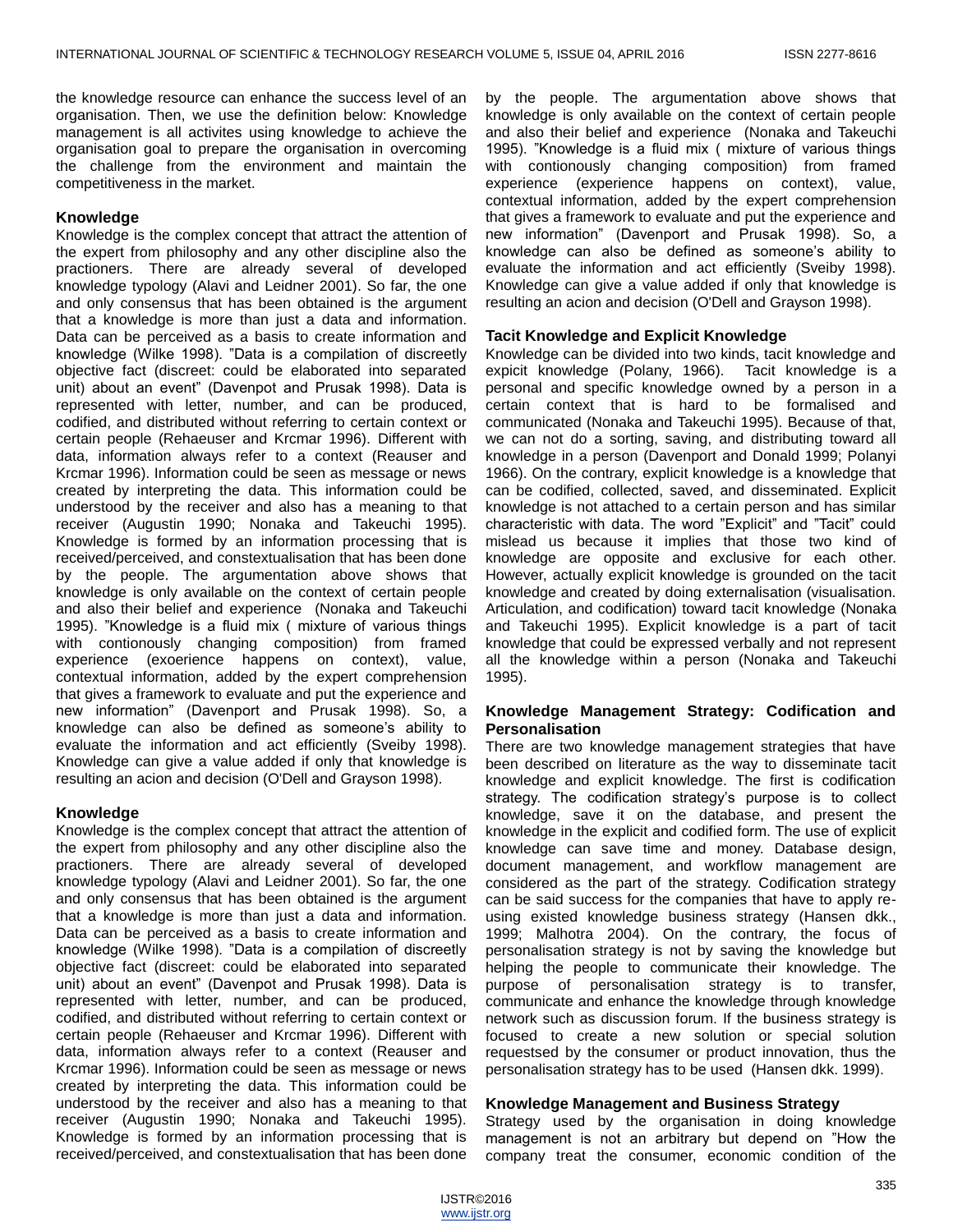business, and the charateristic of the worker on the organisation" (Hansen dkk. 1999). Knowledge management can not be implemented if it is only because "attractive to be owned". According to the definition of knowledge management referred on this paper, knowledge management has to be able to give competitive advantage for the organisation. So, the knowledge management has to be connected with the business strategy purpose of the organisation or the units on organisation (Davenport et al 1998; Zack 1999). If knowledge managemeny fails to add value for the organisation, the knowledge management will only cost an expense without resulting any benefit and evenmore can become contraproductive. Thus, the strategy direction has to be used for deciding the direction of knowledge management activity. Business strategy determines the position of the organisation or unit on the organisation in their relation with consumer or competitor. An analysis toward the organisation situation can begin by using five-factors model form Porter. Porter says that there are three kinds of generic strategy in a business: differentiation, cost leadership, and focus that can be used to resolve five aspects of competition on a industry: supplier power, buyer power, threat of substitution, competitive rivalry, and entry barrier (Porter 1980). The purpose of differentiation is to result something unique in a market such as special design, unique brand, developed technology or unique consumer service. According to Porter, the parameters of creating competitive advantage such as cost reduction for cost leadersship strategy and enhancement of time, quality and innovation for differentiation strategy. Whether the strategy is sufficient or not, it will be determined by the environment where the organisation or unit organisation located. For example, competitive advantage of an organisation operated in a dynamic market possibly attained by doing product development in a fast and efficient way or through innovation advantage. However, for another market, the competitive advantage can be gained thorugh efficiency in production resulting cost reduction and cost leadership. Besuase of that, it can be said that there are two main purposes of knowledge management; to increase efficiency and to enhance innovation. Those two knowledge management have different purpose, different strategy, and different knowledge used. Our discussion proposed a model about the compatibility between business and knowledge management strategy that can lead to enhancement of business performance. On the following, we will analyse the compatibility between business and knowledge management strategy. This theoretical explanation will propose an argument that a compatibility between innovation and personalisation is needed on one side with an efficiency and codification on the other side. On this term, compatibility is a combination of variables that theoritically determined and generate positive effect in a condition where there is no compatibility, it will lead to less positive effect (Venkatraman 1989). Two combinations mentioned above (a pair of business strategy in the form of innovation and knowledge management srategy in the form of personalisation and a pair of business strategy in the form of efficiency and knowledge management strategy in the form of codification) are predicted will result more advanced performance compare than a combination between innovation and codification, and combination between efficiency and personalisation will result a succesful activity of knowledge management strategy. We have done study case in two banks to get a deeper understanding about characteristic of the relation between

business strategy and knowledge management strategy in a company.

#### *Figure 1. Compatibility between KM and Business Strategy*



#### **5. RESEARCH METHODOLOGY**

Analysis unit used is knowledge management initiative in a organisation. Because this research is done by cooperating with bank, thus the main criteria to choose location is the company with similarity in size, knowledge intensity, and business diversity. By that reason, we have chosen two (2) banks in South Sulawesi; CIMB Niaga and Bank Central Asia (BCA). The main resource and competitive advantage of consultant company are on their knowledge. Thus, knowledge has the big role on that kind of companies. Consultation company "sells" knowledge directly and does not sell product or service created by using that knowledge. The last criteria used to choose a company for the sample is the presence level and reputation of the company's activity of knowlege management on the literature and knowledge management conference. The two banks chosen reported that they are doing two knowledge management initiatives. Interview with one or two persons of each organisation has been done. The duration of each interview is one up to two hours. It was conducted by existed interviewer. The interviewer raised questions according to the interview guideline and tried to dig deeper about the context of company by proposing additional questions and exploring the theme appeared on the conversation in detail. The interview is completed by additional documentation (such as company web, received document from company) for each company. A research by using study case approach can result a plentiful and contextual data that might help in attaining deeper understanding about a phenomenon (Yin 1994). However, because the study case is qualitative, there are several limitation on it. First, the founding fron the study case approach attained is based on the logical reasoning and not statistic reasoning that can cause a bias. This can be strengthened by the founding on the previous literature. Second, the founding from study case approach (such as an appraisal on success level of a company) will depend on respondent ability in explaining the inteviewer about knowledge management initiative, and the attitude toward the knowledge management activity. Also it is depend on how far the interviewer in can asses correctly. Lastly, because this research is done by collaborating with two similar banks in South Sulawesi, it is priorily decided that the progressive company such as consultant firm is not included. It is because the founding can not always be generalised with another company and another industry.

#### **6. RESULTS**

Knowledge management initiatives have been evaluated and categorized by using six criteria; purpose, process, problem,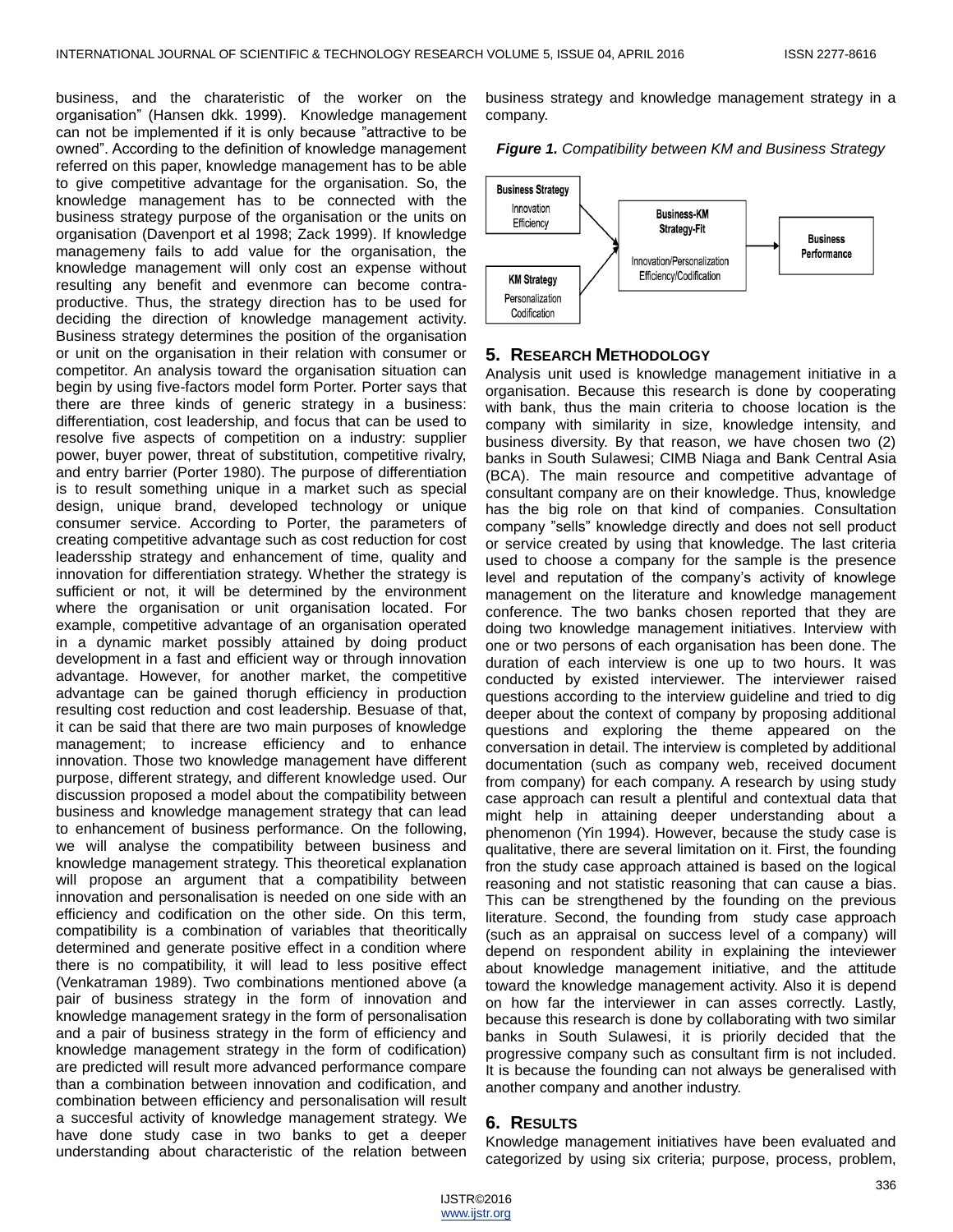content, strategy, and knowledge type. The purpose is to find similarity between existing units on the sample. The other factors considered is the size of the company, , industry sector and background of the company , the level of globalisation (whether the company is in a national or international scale), knowledge intensity of the industry, product, business process, significant role of innovation, and main performer from knowledge management initiative (whether particular unit on company or company in a whole). The succesful model of IS (Information System) on literature also states that the organisational effect is important component on the success of information system (DeLone dan McLean 1992; Seddon 1997). So, the success of knowledge management initiative is measured by using two criteria and their connection with organisational effect of knowledge management: (1) is the identified problem can be solved by using knowledge management initiative (how far the usefulness/impact of that knowledge management initiative?) (2) can the company report their success in moneter and non-moneter meaning (how is the business performance that results from knowledge management)? Beside that, there is another criteria used to know the suistanable potency from the impact of knowledge management toward organisation: is the knowledge management system has been utilised and is the knowledge management system can survive without a strong support from senior management? We identified that there are five succesful knowledge management initiatives and the other two are less success. Meanwhile, there are two knowledge management initiatives that still on the *pilot phase.* Interview done for the other knowledge management initiatives found a positive trend, and success story in it. From the study cases that have been done, it is found that knowledge management initiative does not have to be applied for all organisation. Almost half of the analysed study case show that knowledge management initiative is applied only on department or unit in a organisation. So we will pay attention to the business strategy of the company if the knowledge management initiative is wholly applied in a company and we will concern on the business strategy of the unit or department if the knowledge management initiative is applied only on that unit or department. For instance, we only reserach the knowledge management initiative on the audit department of a company. The success of this department is based on the quality and the total of audit report created on that department. This department delivered the reports directly to the executive board. So the business strategy from this department is to deliver a reliable report promptly to the executive and the purpose is to create an auditing process become very efficient Knowledge management initiative can be divided into four types where each of it is a combination between business strategy and knowledge management strategy:

Efficiency and codification Efficiency and personalisation Innovation and codification Innovation and personalisation

(Efficiency and innovation is a temporary business strategy while codification and personalisation is knowledge management strategy) Based on our argument above, knowledge management initiative on the combination between efficiency and codification, and between innvation and personalisation are more success than the other two

combinations. Combination between efficiency andcodification, and between innovation and personalisation are found having bigger potential success for the knowledge management initiative so the two of these strategy combinations will be describe more detail on the following part.

### **Combination Between Innovation and Personalisation**

Our research shows that the companies wanting to use knowledge management as basis for innovation process will try to enhance the invention and knowledge exchanging by giving chance for communication and cooperation through person to person (personalisation strategy). This kind of strategy seems more appropriate for the complex unstructured and unique process. The approach can be used to solve the new problems, create specific solution for consumer, and develop product innovation. The key of personalisation strategy is "treasure is saved on worker's mind" or *tacit knowledge*. The purpose that being used here is to utilise knowledge management for facilitating innovation, making organisations use different strategy from the strategy of advancing process. Tacit knowledge exchange through socialisation is very important for knowledge inventor and for innovation process (Leonard dan Snesiper 1998; von Krogh 1998). New ideas can be obtained from synergy that is formed between the members of organisation located on different places, different culture, or different discipline and knowledge background (Leonard dan Sensiper 1998; Nonaka dan Takeuchi 1995). Internet discussion forum, e-mail, television, conference, can support the personalisation strategy.

## **Combination Between Efficiency and Codification**

Contrarily, a company using knowledge management to enhance efficiency from operational process is suggested to use database and information system by focusing in disseminating "best practice" through external lane out of *human knowledge carrier.* Efficiency strategy very relies on the re-use of obtained knowledge. On this strategy, people do not have to meet or gather together to share their knowledge directly or to combine their knowledge through dialogue to create new knowledge. So, the business strategy is very appropriate with codification strategy. On here, the knowledge is externalised (poured in a form that is not referring to certain people), codified and saved into a database. This way is highly suitable for repetitive activities or to a problem that needs repetition on its handling. It is possible to deal with the problem quickly and enhance the skills and competency of the workers. Mostly, information technology used in our sample to run the strategy is knowledge database, data storage and document management.

# **7. CONCLUSION**

The above founding shows that there is a relation between the success of knowledge management to enhance business performance of an organisation or performance of a unit of certain organisation with the conformity between knowledge management stratgey and business strategy. The above founding shows that there is a compatibility between knowledge management strategy with business stratgey. An organisation needing efficient business strategy on the process is suggested to rely more on the codification strategy. While, the organisation needing product or process innovation is suggested to use personalisation strategy more. Beside that, knowledge management initiative has to be able to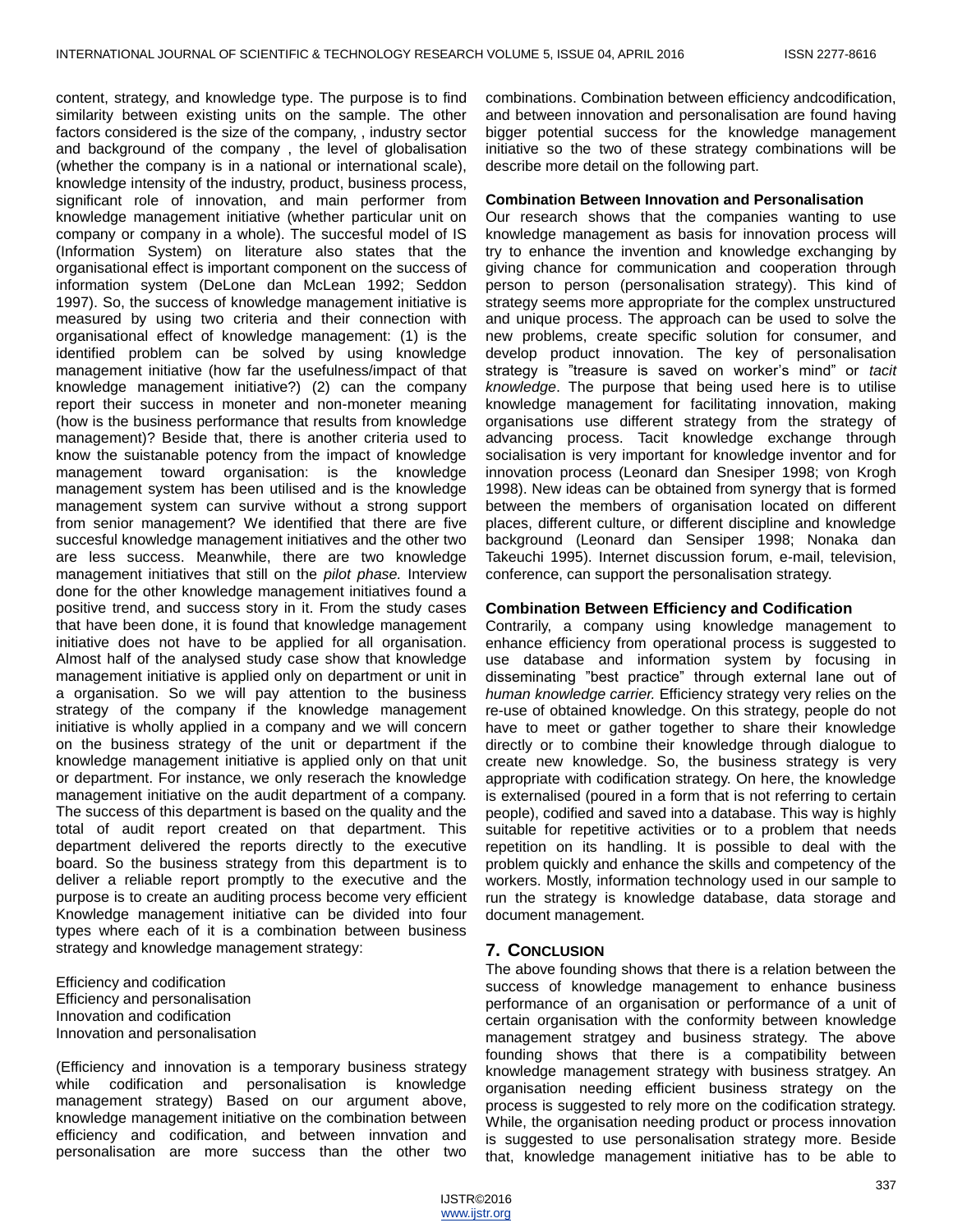support achievement of the business strategy goal. In term of audit department on a company, it is found that the unit concerns to enhance the quality and quantitiy of the audit, where the process and any other activities such as increasing efficiency process for airplane ticket reservation for the auditor, is relatively less important. Knowledge management initiative can support this strategy so that it can give maximum value for that department. These founding can also be described using the theory of organisational information processing which explains that an organisation unit has its need to process the information with the purpose to decrease the uncertainty and equivocality (Daft and Lengel 1986; Galbraith 1974). *Uncertainty* is the situation where the information needed is not available while the equivocality is the situation where there is different and contra interpretation (Daft and Lengel 1986). Organisations that focus on innovation will be faced the situation with big equivocality so that they will need communication lane with high *media richness* such as face-toface communication. Organisations that more focus on efficiency will be faced the clearer situation so that the codification strategy will be sufficient for that kind of organisation

# **Recommendation**

## **Implication for The Upcoming Research**

One interesting thing on this research is that we did not found combination between efficiency and personalisation strategy. This can be explained as the impact of small sample size so that it does not contain a company that apply this combination. Another explanation that can be proposed is the combination is simply not logical and the company purposively not use that combination. This question should be investigated further on the next research Our model used two basic business strategy' innovation strategy and efficiency strategy to explain the relation between knowledge management strategy and business strategy. The founding could possibly be different if the other business strategies were involved. For instance, O'Dell and Graysin dividide generic strategy for knowledge management into three; Consumer intimacy helps the company to serve the consumer more efficiently and effectively by using specific knowledge about the consumer and market. The *product-to-market excellence* refers to the production process. In any means, how far the company can reduce the minimum time needed from product development until final product (*time-to-market).* Operational excellence is the ability of a company in doing solution exchange and method to create process in organisation more efficiently. If this categorisation is applied on our model, it possibly will obtain a deeper understanding.

# **Reference:**

- [1] Afuah, A. (1998), Innovation Management, Oxford University Press, New York, NY.
- [2] Alavi, M. and Leidner, D.E. (2001), "Review: knowledge management and knowledge management systems: conceptual foundations and research issues'', MIS Quarterly, Vol. 25 No. 1, pp. 107-36.
- [3] Ardichvili, A., Maurer, M., Li, W., Wentling, T. and Stuedemann, R. (2006), ''Cultural influences on

knowledge sharing through online communities of practice'', Journal of Knowledge Management, Vol. 10 No. 1, pp. 94-107.

- [4] Augustin, S. (1990), Information als Wettbewerbsfaktor: Informationslogistik Herausforderung an das Management, Verlag TU¨ V Rheinland, Ko¨ ln.
- [5] Barney, J. (1991), "Firm resources and sustained competitive advantage'', Journal of Management, Vol. 17 No. 1, pp. 99-121.
- [6] Cohen, W.M. and Levinthal, D.A. (1990), "Absorptive capacity: a new perspective on learning and innovation'', Administrative Science Quarterly, Vol. 35 No. 1, pp. 128-52.
- [7] Daft, R.L. and Lengel, R.H. (1986), "Organizational information requirements, media richness and structural design'', Management Science, Vol. 32 No. 5, pp. 554-71
- [8] Davenport, T.H. and Prusak, L. (1998), Working Knowledge: How Organizations Manage What They Know, Harvard Business School Press, Boston, MA.
- [9] Davenport, T.H.M. and Donald, A. (1999), ''Is KM just good information management?'', Extra Financial Times, March 8.
- [10] Davenport, T.H., De Long, D.W. and Beers, M.C. (1998), ''Successful knowledge management projects'', Sloan Management Review, Vol. 39 No. 2, pp. 43-57.
- [11] DeLone, W.H. and McLean, E.R. (1992), "Information systems success: the quest for the dependent variable'', Information Systems Research, Vol. 3 No. 1, pp. 60-95.
- [12] Ford, D.P. and Chan, Y.E. (2003), "Knowledge sharing in a multi-cultural setting: a case study'', Knowledge Management Research and Practice, Vol. 1, pp. 11-27.
- [13] Galbraith, J.R. (1974), "Organization design: an information processing view'', Interfaces, Vol. 4 No. 8, pp. 87-9.
- [14] Hansen, M.T., Nohria, N. and Tierney, T. (1999), ''What's your strategy for managing knowledge?'', Harvard Business Review, Vol. 77 No. 2, pp. 106-16.
- [15] Hofstede, G. and Hofstede, G.J. (2005), Cultures and Organizations: Software of the Mind, McGraw-Hill, New York, NY.
- [16] Kogut, B. and Zander, U. (1992), ''Knowledge of the firm, combinative capabilities, and the replication of technology'', Organization Science, Vol. 3 No. 3, pp. 383-97.